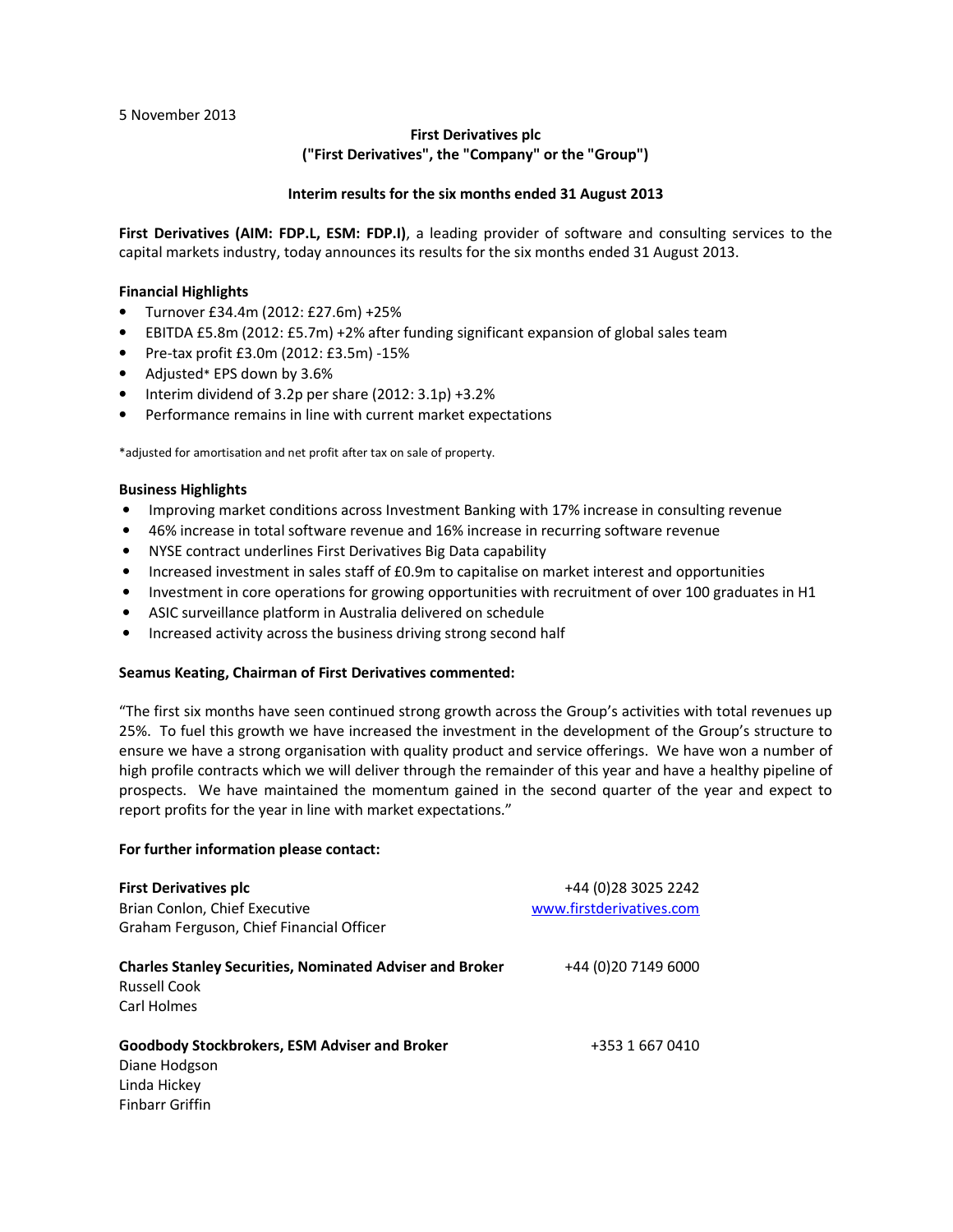**Walbrook PR** +44 (0)20 7933 8783 Bob Huxford bob.huxford@walbrookpr.com Helen Cresswell helen.cresswell@walbrookpr.com Paul Cornelius paul.cornelius@walbrookir.com

#### **About First Derivatives**

First Derivatives is a global provider of software and consulting services to the financial services industry. With over 16 years experience working with leading financial institutions, it continues to deliver technologically advanced, award winning products and services that anticipate and respond to evolving needs of global capital markets.

First Derivatives currently employs over 800 people worldwide and counts many of the world's top investment banks, brokers and hedge funds as its customers. It has operations in London, New York, Stockholm, Singapore, Tokyo, Toronto, Sydney, Dublin, Newry and Hong Kong.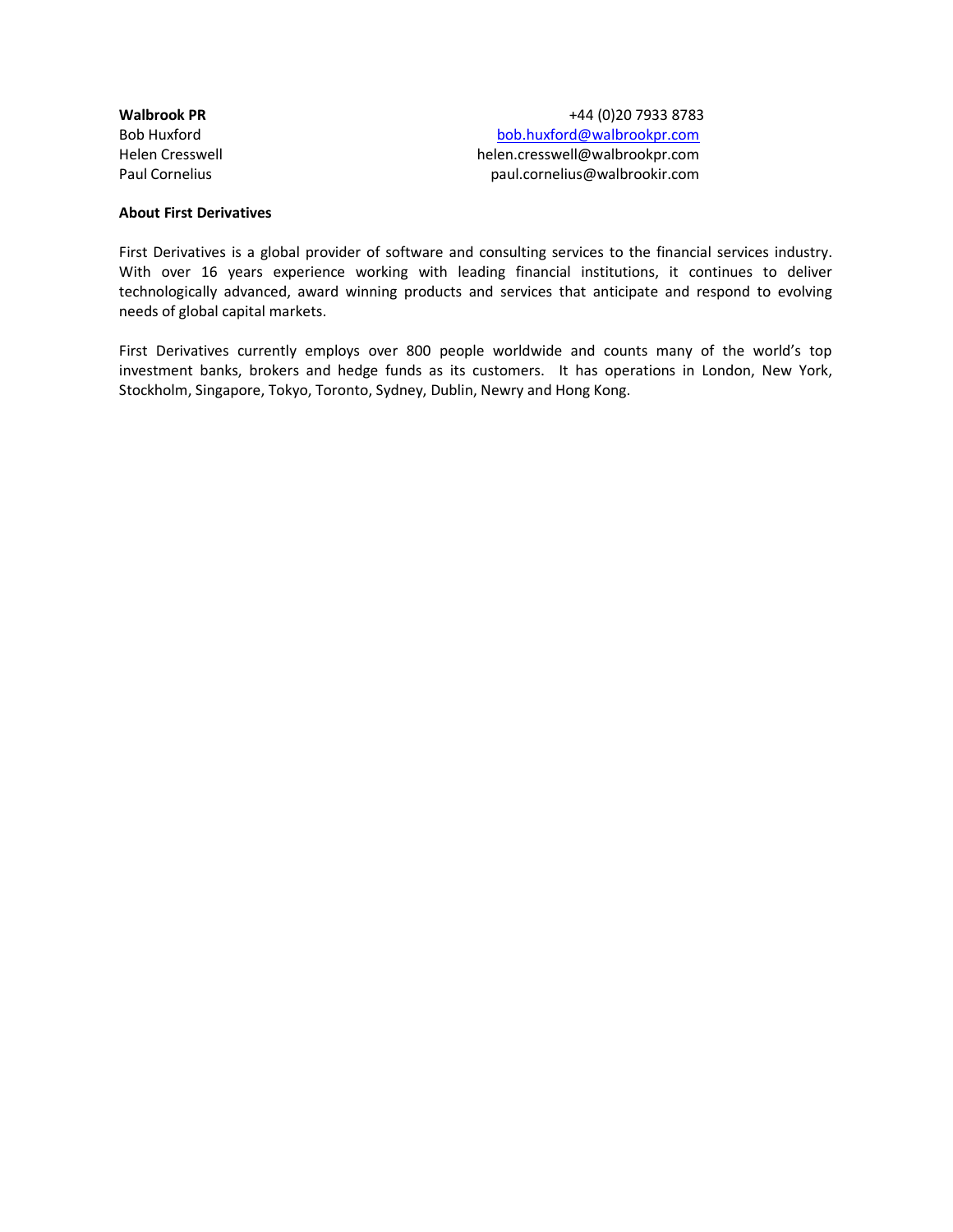#### **CHAIRMAN'S STATEMENT**

The first half of 2013 has seen the Group continue to grow its operations across all regions and divisions in a market which is showing signs of improvement. The investment in our software assets and consulting offerings has bolstered our ability to compete for larger scale assignments in both divisions. This underpins the board's confidence in delivering continued strong revenue growth and margin improvement.

The software division has made significant progress in the period. Our announcement of the win with the Australian Securities and Investment Commission for our surveillance software made a significant impact on the market and has seen us involved in discussions with numerous brokers, exchanges and regulators on a global basis. This segment of the market is of growing importance with the continued growth in regulation and compliance presenting large scale opportunities. While there is a slower sales cycle than other areas, we remain confident of further successes in this area.

Our recent announcement on the Tick As A Service win with NYSE Technologies ("NYSET") highlights the potential of the software division in dealing with the ever increasing volume data demands on software solutions. This contract we believe defines a new market offering creating a cloud solution for market data for all market participants. Our partnership with NYSET gives us a strong brand and channel to market for this solution with its large customer base and sales force.

Consulting continues to drive forward bringing new clients to the Group for future cross selling. As part of the recent acquisitions of Redshift Horizons Limited and Cowrie Financial Limited we gained highly experienced personnel and this has assisted us in moving to high value consulting offerings and in the promotion of our software assets.

The Group continues to generate positive operating cash flows and the Board has decided to increase the interim dividend by 3.2% to 3.2p per share (H1 2012: 3.1p). This will be paid on 5 December 2013 to those shareholders on the register on 15 November 2013.

The fundamentals of the business are strong and the size of the capital markets and the sectors we are targeting are huge. The Group is well positioned to succeed and will continue to meet the challenges encountered to capitalise on the market opportunities that we have developed. With the current activity levels and pipeline we expect to report further growth in line with market expectations for the year to February 2014.

Seamus Keating *Chairman*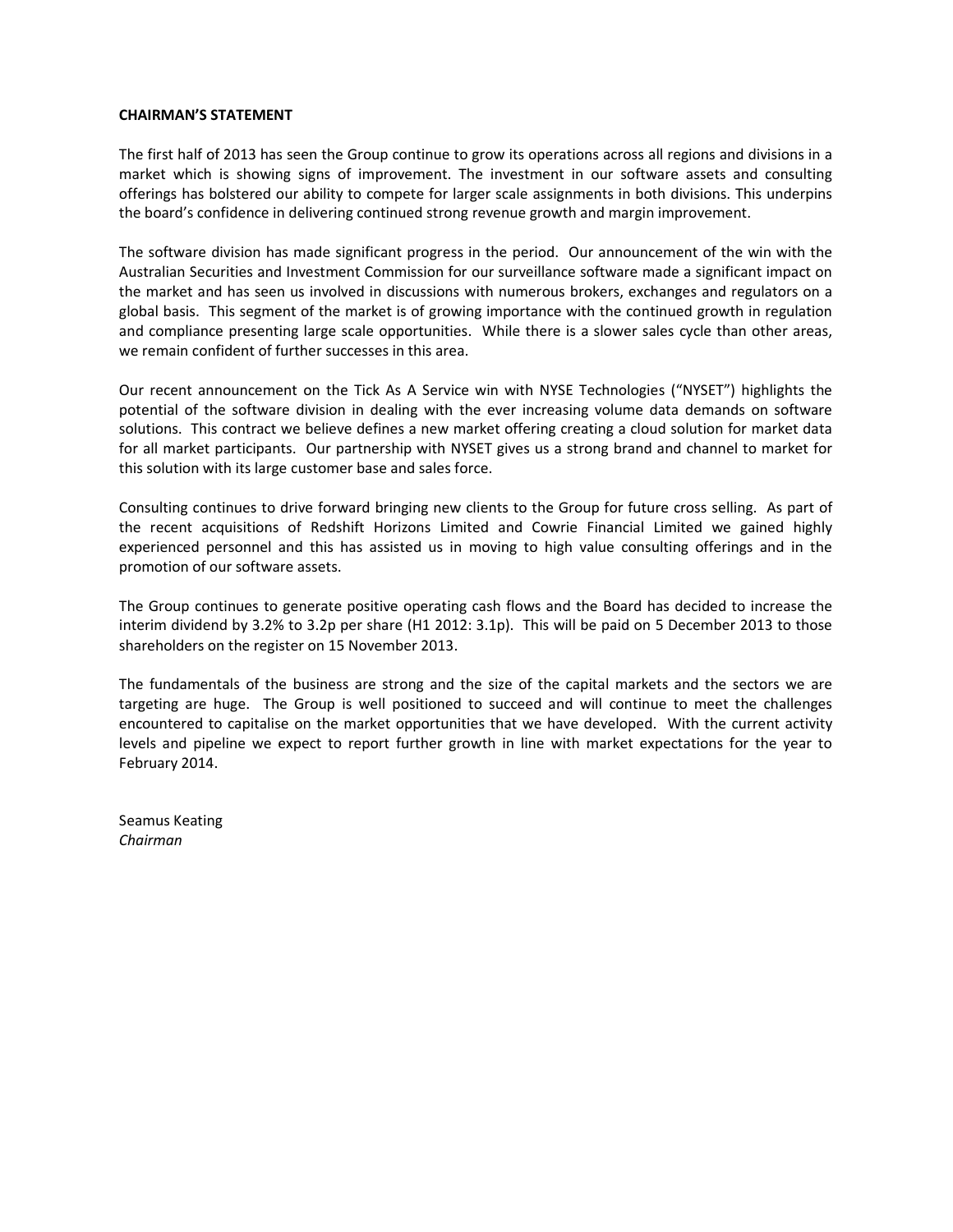#### **CHIEF EXECUTIVE'S STATEMENT**

I am pleased to report significant growth for the six months ended 31 August 2013 with revenues increasing by 24.6% to £34.4m from £27.6m in the corresponding period of the previous year. This growth is even more satisfying as it has been achieved across all regions and divisions of the organisation demonstrating the strength of the Group and its ability to react to market demands and meet the challenges presented to our customers.

The first half of this year has seen gross profit and EBITDA (Earnings before interest, tax, depreciation and amortisation) grow by 9% and 2% respectively on the prior year. This relatively modest growth in the first half reflects a significant acceleration in our investment in sales staff in Europe, North America and Asia to meet the opportunities developing for the business. Accelerated sales salary costs represented approximately £0.9m in the first half which, when adjusting for this, would have seen gross profit grow by 20%, EBITDA grow by 17.8% and profit before tax grow by 11.2%.

This investment in sales staff, along with our continued investment in core operational resources, will enable the business to deliver sales growth in H2 and beyond. While this investment in staff has held back profit growth in the first half we anticipate improvements in margin in the second half of the year as the benefit of this significant investment starts to bear fruit.

#### **Software**

Software sales of £11.0m were up 46.0% on the previous period (H1 2011: £7.5m). Transactional and recurring revenues were up 16.0% with service revenue associated with our own software product increasing by 82.5% driven by the scale of the implementations and opportunities in which we are now involved.

Our pipeline has never been so healthy. We have a portfolio of products, each of which addresses a market opportunity of hundreds of millions of dollars or more per annum. These products are hosted, multitenanted solutions so the incremental cost of signing new customers can be minimal. As our software applications become more established they provide us with an increasing number of prestigious reference customers across our flagship applications. These factors give us confidence in our ability to deliver continued growth in software revenues.

We continue to invest heavily in our research and development programme. Our decision to build a common technology platform for all of our applications means that our software is easier to support, deploy and upgrade. Our approach fosters rapid prototyping and innovation and allows us to convert ideas to products very quickly. From its conception we made a conscious decision to deploy Delta applications in the cloud and on mobile platforms - this decision has been validated by recent technology trends. Our software is designed to meet the "Big Data" challenge which is at the centre of the strategies of many of the world's IT giants.

We have achieved significant technology wins across our product suite and are working in partnership with some major players in the technology market. These wins are not only important in themselves but we believe they can be the springboard for even bigger opportunities in markets worth potentially billions of dollars per annum.

• **Market Surveillance** - In December of last year we announced that we had signed a multi-year contract with Australian Securities and Investment Commission ("ASIC"), the Australian regulator, to implement Delta Stream to assist them in maintaining an orderly market in the trading of securities. Delta Stream is used to collect real-time price and trading data from the seven different member exchanges and then analyse this using a variety of custom algorithims to identify patterns which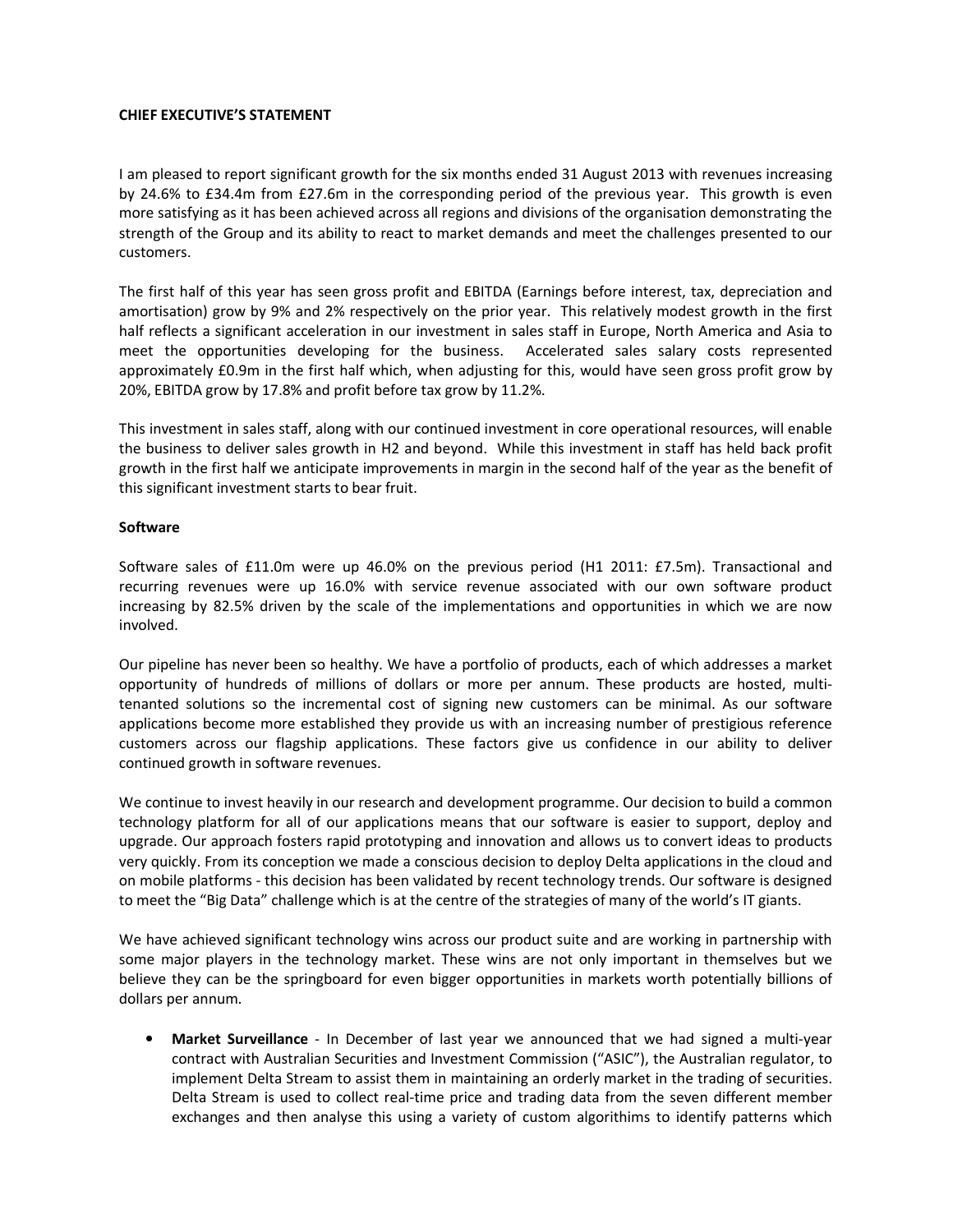would indicate possible insider trading, other forms of market abuse such as spoofing, or program trading algorithms oscillating out of control. The historical pattern is that the regulators and exchanges are key influencers in determining the choice of software for the compliance departments of regulated member firms – we are hopeful that the compelling functionality of Delta Stream and the size of the global surveillance market can generate significant opportunity for us in the near future.

- **Market Data and Reference Data** In September of this year we announced a partnership with NYSE Technologies to bring a new Tick As A Service (TAAS) offering to the market. Delta Stream is the core of the TAAS offering and will be used to collect raw data from every major exchange in the world and to cleanse, enrich and store it. TAAS is targeted at all market participants as an alternative to building the internal global support teams and physical infrastructure (data centres, disk storage, hardware, back up facilities) required to collect and store market data. This paradigm turns data into a shared utility in the same manner as water or electricity. Every market participant needs data but raw data does not give them any competitive advantage per se, the competitive advantage comes from how they mine and utilise that data. This hosted and fully managed solution has the potential to save large financial institutions millions of dollars per annum and we would estimate the potential market size for this offering is hundreds of millions of dollars per annum. TAAS is an example of Big Data in action – on the North American financial markets alone there are c20 million price updates a second or 113 billion per day on average. Over 5 years this represents 95 trillion updates which need c21 PBs of storage.
- **Foreign Exchange** Our Delta Flow product is now being used by 20 banks and brokers to help them source FX liquidity from a pool of 40 banks co-located in a data centre in New Jersey. These customers trade billions of dollars per day through our trading platform. During the year we have continued to enhance the functionality in the platform which has seen us recently being asked by one of our Japanese clients to replicate this offering in Tokyo. We see this as a major boost as it validates the direction we have taken with the product and its capabilities, while improving our ability to gain a bigger share of the largest segment (Japanese retail FX trading) of the largest market in the world (FX Market). We continue to invest heavily in Delta Flow and as we add new features we anticipate increasing our share of a potential \$3 billion dollar per annum market.
- **Big Data** Our software is the epitome of Big Data in action we are one of the few companies to have moved beyond theoretical concepts to deliver real business benefits to our customers. Our software can analyse large volumes of data in tiny time periods and we record data with nanosecond timestamps. Whilst other Big Data players focus on "volume" and "veracity" issues and on tooling, it is clear that we are the market leaders in the "velocity" area as evidenced by independent technology industry benchmarks. We are talking with some of the leading Big Data companies in Silicon Valley and elsewhere to help them with the "velocity" and the "volume" piece of the Big Data story. These partnerships will help bring our technology to a wider arena beyond finance and put us on the radar of investors looking to ride the Big Data wave.

## **Consulting**

Consulting revenues increased 16.5% to £23.4m from £20.1m in the six months to August 2013. We have achieved a number of significant wins in our key markets in the UK and the US as well as winning business in new markets such as South Africa and the Middle East. We are now firmly established as one of the leading niche capital markets consulting firms in the world and we have a reputation for the quality of our people. We are seen as a dynamic place to work and we are attracting some very senior figures from the City and Wall Street to our team. These people in turn bring their own network of potential customer contacts and future employees. Indeed these new senior employees have been to the forefront in generating new software and consulting deals and helping us forge relationships at very senior levels with customers and partners.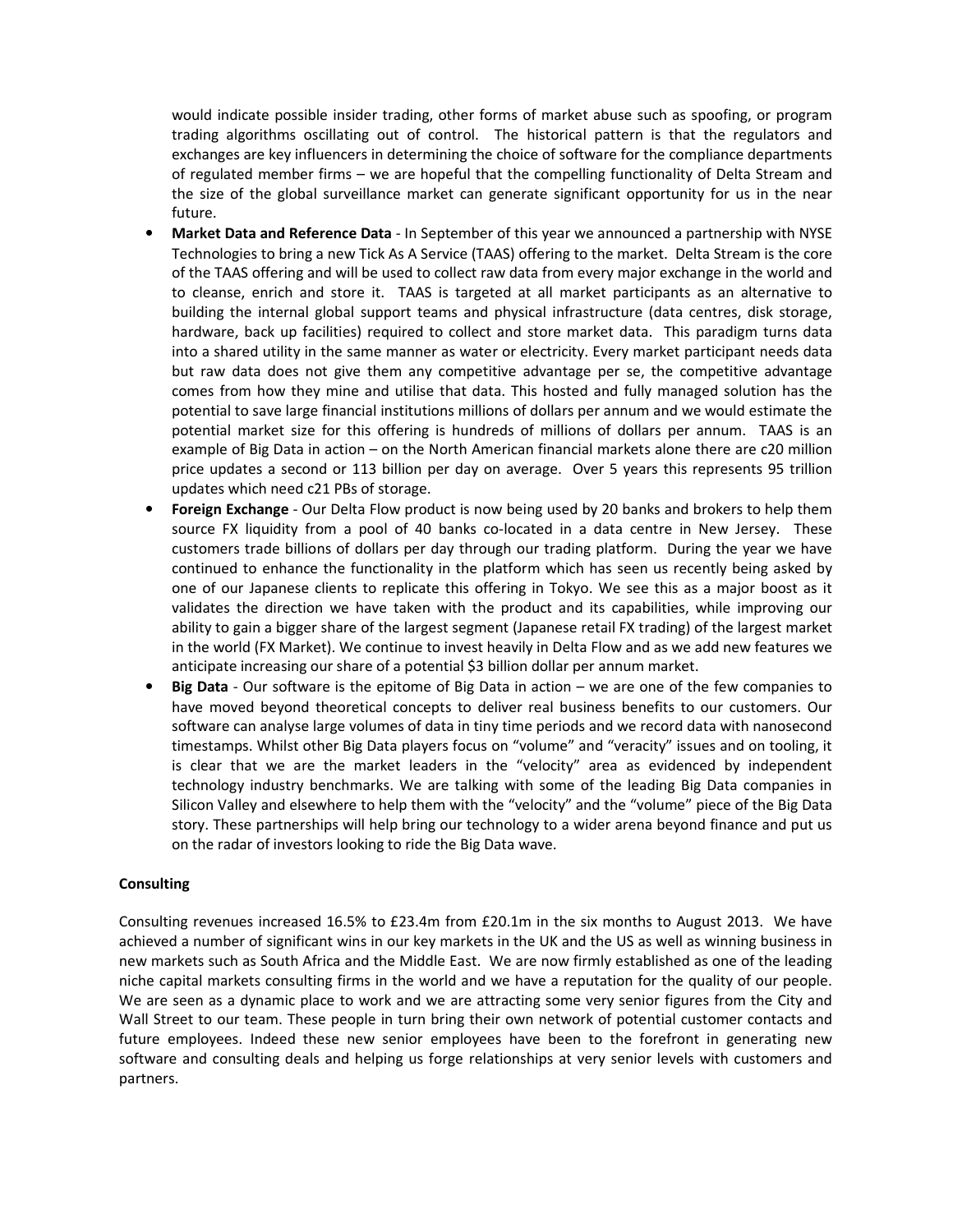The Capital Markets world has changed since the crisis of 2008. The focus of our customers is no longer about expansion into new regions and new product lines. The focus is now on shoring up capital bases through cutting costs and dealing with the ever increasing tide of regulation. We have responded to this change in focus with a number of initiatives which have been instrumental in helping us to maintain double digit growth in this division;

- Our nearshore offering is resonating with our customers. Rather than pay the high costs associated with teams in the City or Manhattan we offer teams of similar quality based in our Headquarters in Newry. These teams provide a similar level of service but at a much lower cost. We distinguish ourselves from similar offerings based in places like India or the Ukraine based on language, capital market expertise, culture, timezone and the ability to spend time face to face with the client on site. As we grow, the size of the projects we bid for in this area is also growing.
- Our regulatory practice focuses on providing resources to banks in areas such as non-core asset disposal, regulation compliance and securitisation, where personnel with a combination of IT, finance and legal skills are in short supply. This service has been well received by existing and new clients who are under pressure to meet the requirements of regulations and directives such as Dodd Frank, EMIR and Basel.
- Our vendor services practice continues to grow. The acquisition of Cowrie in 2012 added Murex to the growing roster of third party products in which we have deep expertise. By building practices capable of delivering global, large scale implementation and support services for leading trading technology platforms we can penetrate practically every bank in the world. In the six months under consideration we added five new customers in this area of our business.

A key part of our strategy is to build sustainable, repeatable business. By focusing on building expertise in areas such as mission critical systems and providing nearshore support in multi-year contracts, we have created excellent revenue visibility of an estimated 80% in this area of the business. This visibility, allied with our growing brand reputation and our current pipeline, gives us confidence in our ability to continue to grow the revenues from this division.

## **Accommodation**

The Company has made no further acquisitions of employee residential accommodation and in line with our stated strategy eight further individual properties have been disposed of in the period with a resulting profit on sale of £0.6m. The net proceeds of these disposals have been applied toward the reduction of our borrowings. We will continue to dispose of properties when suitable opportunities arise.

## **Outlook**

The first six months have seen continued strong growth across the Group's activities with total revenues up 25%. We invested heavily in software, people and infrastructure to help us capitalise on what we believe is a huge opportunity. For example, we have recruited over 100 graduates over the last few months to help drive growth in both our software and our consulting division. We have seen a step improvement in our performance and we expect to report profits for the year in line with market expectations.

Brian Conlon *Chief Executive Officer*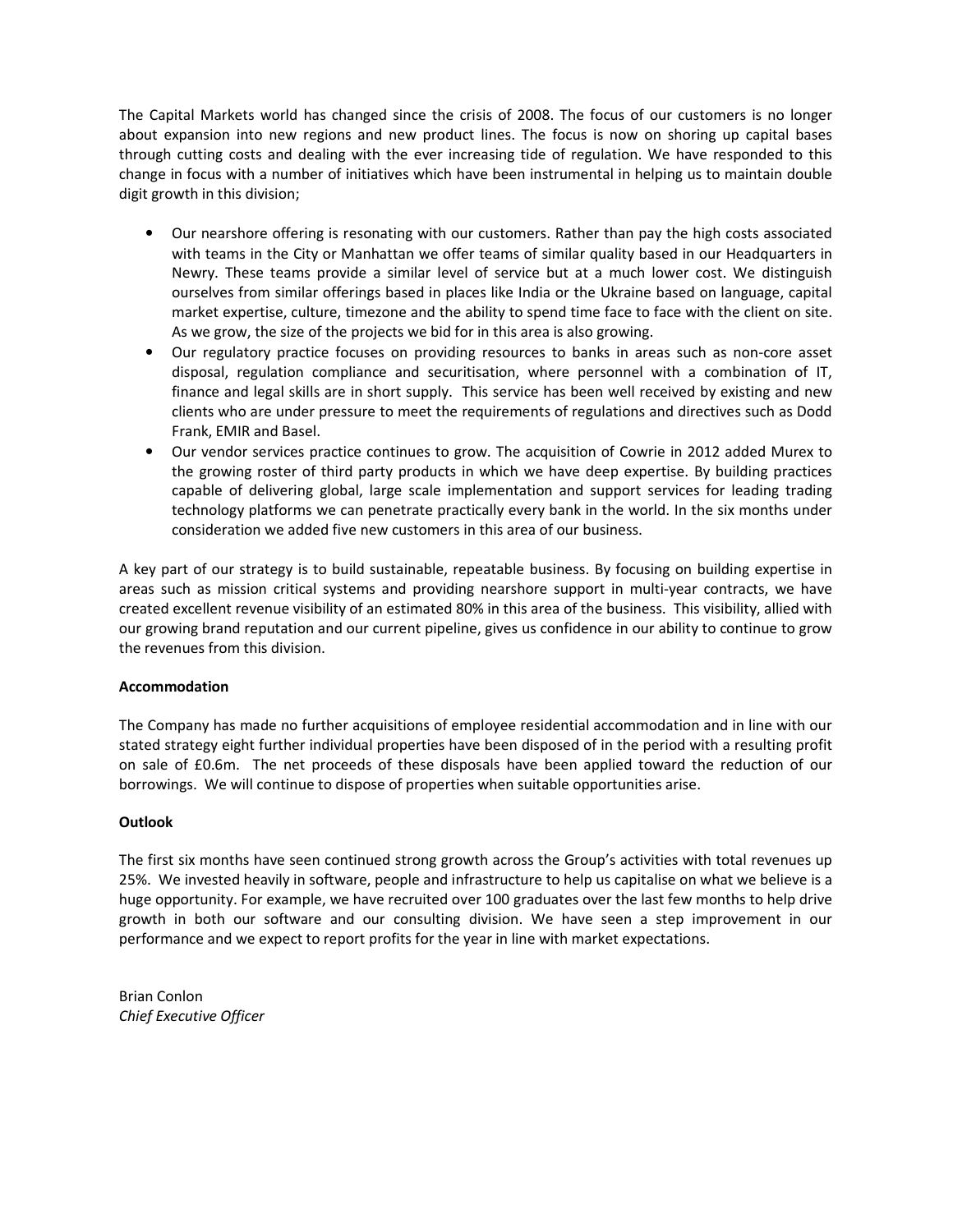## **Consolidated Statement of Comprehensive Income (unaudited)**

|                                          |                         | 6 months ended | <b>Restated</b><br>6 months ended |
|------------------------------------------|-------------------------|----------------|-----------------------------------|
|                                          |                         | 31 August      | 31 August                         |
|                                          |                         | 2013           | 2012                              |
|                                          | <b>Notes</b>            | £'000          | £'000                             |
| Revenue                                  | $\overline{\mathbf{c}}$ | 34,381         | 27,599                            |
| Cost of sales                            |                         | (25, 313)      | (19, 294)                         |
| <b>Gross profit</b>                      |                         | 9,068          | 8,305                             |
| Administrative expenses                  |                         | (3,949)        | (3, 471)                          |
| Other income                             |                         | 681            | 856                               |
| <b>Earnings (EBITDA)</b>                 |                         | 5,800          | 5,690                             |
| Share based payments                     |                         | (340)          | (243)                             |
| Depreciation and Amortisation            |                         | (2,003)        | (1, 374)                          |
| <b>Results from operating activities</b> |                         | 3,457          | 4,073                             |
| Financial income                         |                         | 1              | 1                                 |
| Financial expenses                       |                         | (343)          | (328)                             |
| Finance translation charge               |                         | (250)          | (374)                             |
| <b>Net financing costs</b>               |                         | (592)          | (701)                             |
| Profit before tax and associate income   |                         | 2,865          | 3,372                             |
| Income from associates                   |                         | 90             | 95                                |
| Profit before tax                        |                         | 2,955          | 3,467                             |
| Income tax expense                       |                         | (531)          | (659)                             |
| Profit for the period                    |                         | 2,424          | 2,808                             |

|                           | Pence | Pence |
|---------------------------|-------|-------|
| <b>Earnings per Share</b> |       |       |
| <b>Basic</b>              | 13.3  | 16.7  |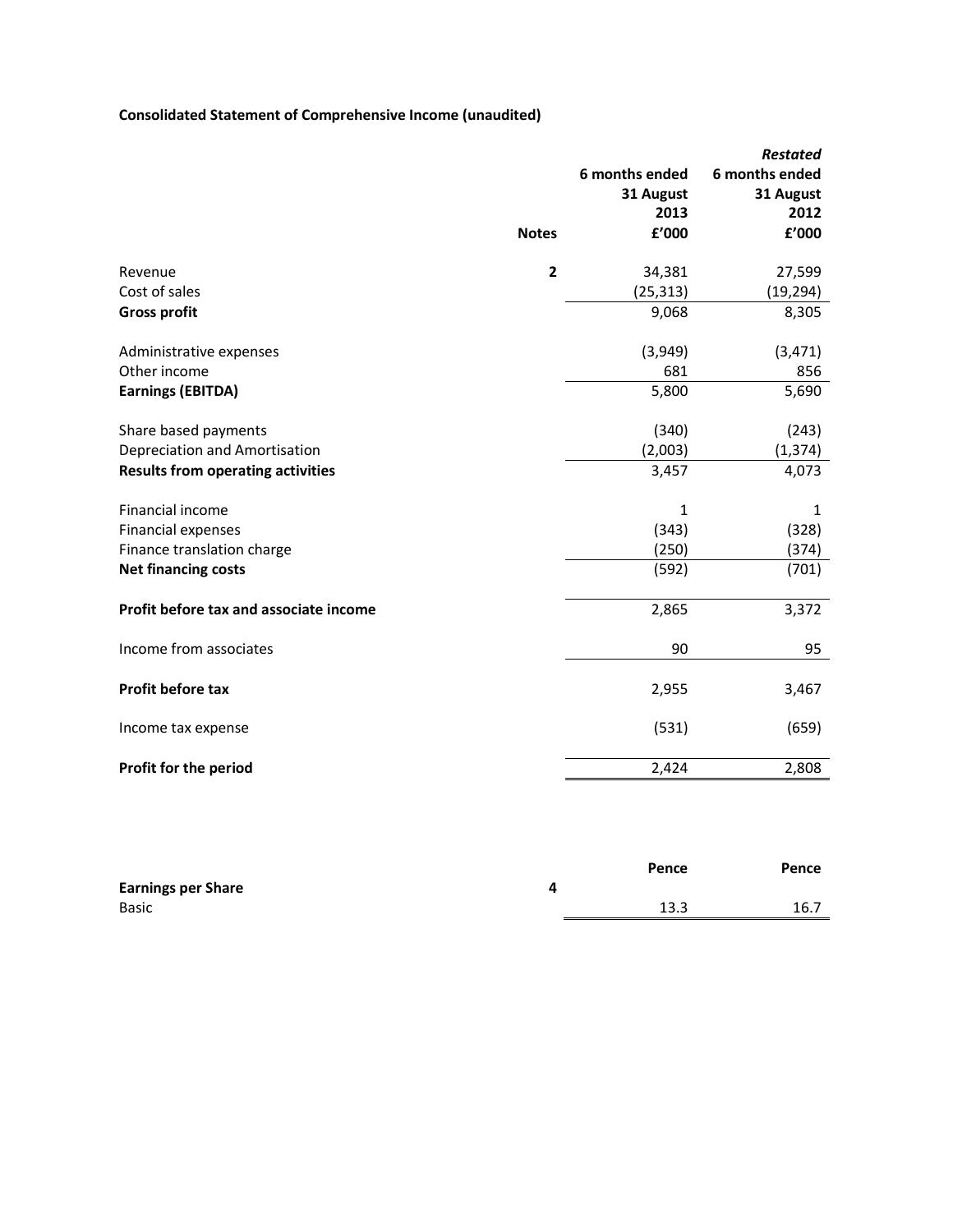## **Consolidated Statement of changes in equity**

|                                                                | <b>Share</b><br>capital | <b>Share</b><br>premium  | <b>Shares</b><br>option  | <b>Revaluation</b><br>reserve | Currency<br>translation  | Retained<br>earnings     | <b>Total</b><br>equity |
|----------------------------------------------------------------|-------------------------|--------------------------|--------------------------|-------------------------------|--------------------------|--------------------------|------------------------|
|                                                                | £'000                   | £'000                    | reserve<br>£'000         | £'000                         | adjustment<br>£'000      | £'000                    | £'000                  |
| <b>Balance at 1 March 2012</b>                                 | 83                      | 10,502                   | 2,673                    | 167                           | 290                      | 18,521                   | 32,236                 |
| Total comprehensive income for the period                      |                         |                          |                          |                               |                          |                          |                        |
| Profit for the period                                          |                         |                          |                          |                               |                          | 2,808                    | 2,808                  |
| Other comprehensive income                                     |                         |                          |                          |                               |                          |                          |                        |
| Deferred tax on share options outstanding                      |                         |                          | (202)                    |                               |                          | $\overline{\phantom{a}}$ | (202)                  |
| Net loss on net investment in foreign subsidiary and associate |                         |                          |                          |                               | (696)                    | $\overline{\phantom{a}}$ | (696)                  |
| Net loss on hedge of movement in foreign subsidiary and        |                         |                          |                          |                               |                          |                          |                        |
| associate                                                      |                         |                          |                          |                               | (18)                     |                          | (18)                   |
| Total other comprehensive income                               |                         | $\overline{\phantom{a}}$ | (202)                    |                               | (714)                    | $\overline{\phantom{a}}$ | (916)                  |
| Total comprehensive income for the period                      |                         |                          | (202)                    |                               | (714)                    | 2,808                    | 1,892                  |
| Transactions with owners, recorded directly in equity          |                         |                          |                          |                               |                          |                          |                        |
| Exercise or issue of shares                                    | $\overline{2}$          | 547                      | (76)                     |                               |                          |                          | 473                    |
| Share based payment charge                                     |                         |                          | 312                      |                               |                          |                          | 312                    |
| Transfer or forfeiture                                         |                         | $\overline{\phantom{a}}$ | (10)                     |                               |                          | 10                       |                        |
| Dividends to equity holders                                    |                         | $\overline{\phantom{a}}$ | $\overline{\phantom{a}}$ |                               | $\sim$                   | (1, 369)                 | (1, 369)               |
| Total contributions by and distributions to owners             | $\overline{2}$          | 547                      | 226                      |                               | $\overline{\phantom{a}}$ | (1, 359)                 | (584)                  |
| Balance at 31 August 2012                                      | 85                      | 11,049                   | 2,697                    | 167                           | (424)                    | 19,970                   | 33,544                 |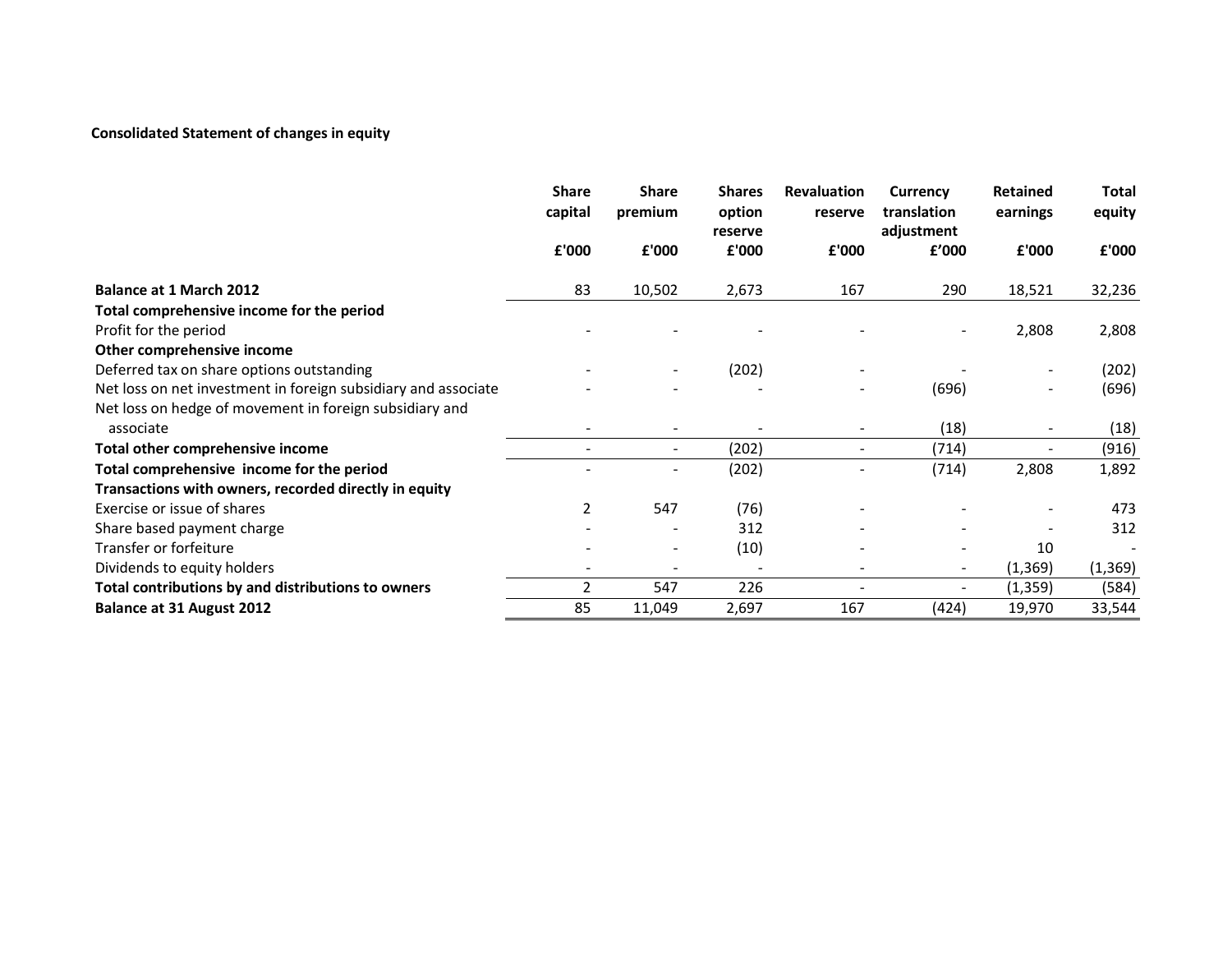## **Consolidated Statement of changes in equity (continued)**

|                                                                | <b>Share</b><br>capital | <b>Share</b><br>premium  | <b>Shares</b><br>option<br>reserve | <b>Revaluation</b><br>reserve | Currency<br>translation<br>adjustment | Retained<br>earnings     | <b>Total</b><br>equity |
|----------------------------------------------------------------|-------------------------|--------------------------|------------------------------------|-------------------------------|---------------------------------------|--------------------------|------------------------|
|                                                                | £'000                   | £'000                    | £'000                              | £'000                         | £'000                                 | £'000                    | £'000                  |
| <b>Balance at 1 March 2013</b>                                 | 87                      | 12,895                   | 3,341                              | 167                           | 981                                   | 21,903                   | 39,374                 |
| Total comprehensive income for the period                      |                         |                          |                                    |                               |                                       |                          |                        |
| Profit for the period                                          |                         |                          |                                    |                               |                                       | 2,424                    | 2,424                  |
| Other comprehensive income                                     |                         |                          |                                    |                               |                                       |                          |                        |
| Deferred tax on share options outstanding                      |                         |                          | 892                                |                               |                                       |                          | 892                    |
| Net loss on net investment in foreign subsidiary and associate |                         |                          |                                    |                               | (1,051)                               | $\sim$                   | (1,051)                |
| Net profit on hedge of movement in foreign subsidiary and      |                         |                          |                                    |                               |                                       |                          |                        |
| associate                                                      |                         |                          |                                    |                               | 54                                    |                          | 54                     |
| Total other comprehensive income                               |                         | $\overline{\phantom{a}}$ | 892                                |                               | (997)                                 | $\overline{\phantom{a}}$ | (105)                  |
| Total comprehensive income for the period                      |                         |                          | 892                                |                               | (997)                                 | 2,424                    | 2,319                  |
| Transactions with owners, recorded directly in equity          |                         |                          |                                    |                               |                                       |                          |                        |
| Exercise or issue of shares                                    | 7                       | 5,425                    | (196)                              |                               |                                       | $\overline{\phantom{a}}$ | 5,236                  |
| Share based payment charge                                     |                         |                          | 370                                |                               |                                       |                          | 370                    |
| Transfer or forfeiture                                         |                         |                          | (53)                               |                               |                                       | 53                       |                        |
| Dividends to equity holders                                    |                         |                          |                                    |                               | $\overline{\phantom{a}}$              | (1, 498)                 | (1, 498)               |
| Total contributions by and distributions to owners             | 7                       | 5,425                    | 121                                |                               | $\overline{\phantom{a}}$              | (1, 445)                 | 4,108                  |
| Balance at 31 August 2013                                      | 94                      | 18,320                   | 4,354                              | 167                           | (16)                                  | 22,882                   | 45,801                 |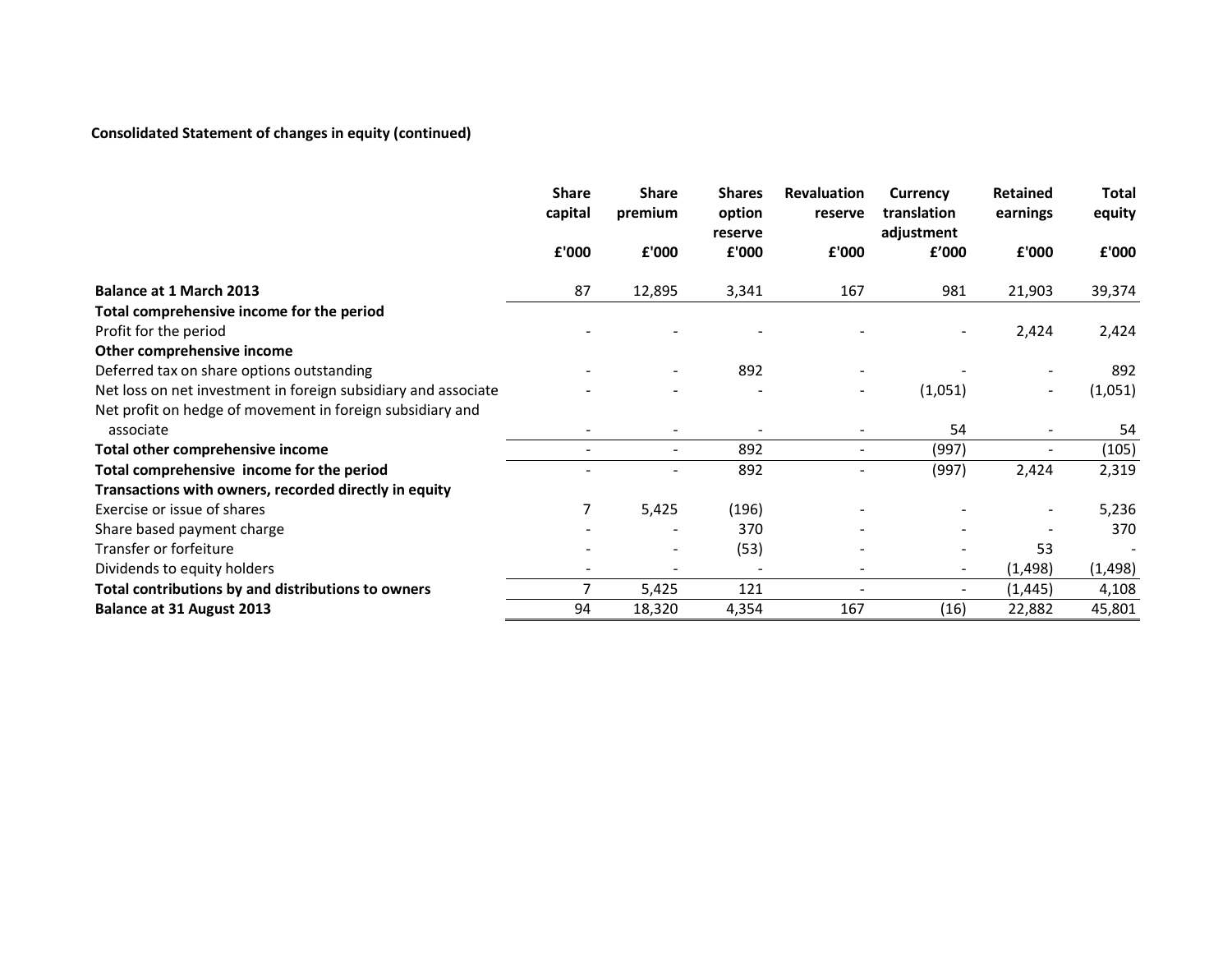## **Consolidated statement of financial position (unaudited)**

|                                            | As at     | As at     | As at       |  |
|--------------------------------------------|-----------|-----------|-------------|--|
|                                            | 31 August | 31 August | 28 February |  |
|                                            | 2013      | 2012      | 2013        |  |
|                                            | £'000     | £'000     | £'000       |  |
| <b>Assets</b>                              |           |           |             |  |
| Property, plant and equipment              | 6,401     | 12,671    | 9,094       |  |
| Intangible assets                          | 37,347    | 30,551    | 37,545      |  |
| Other financial assets                     | 6,233     | 6,390     | 6,295       |  |
| Trade and other receivables                | 2,126     |           | 1,673       |  |
| Deferred tax asset                         | 2,634     | 1,447     |             |  |
|                                            |           |           | 1,969       |  |
| <b>Non-current assets</b>                  | 54,741    | 51,059    | 56,576      |  |
| Trade and other receivables                | 20,630    | 18,944    | 19,837      |  |
| Cash and cash equivalents                  | 4,909     | 2,228     | 1,902       |  |
| Assets held for sale                       | 2,089     | 1,967     | 3,364       |  |
| <b>Current assets</b>                      | 27,628    | 23,139    | 25,103      |  |
| <b>Total assets</b>                        | 82,369    | 74,198    | 81,679      |  |
| <b>Equity</b>                              |           |           |             |  |
| Share capital                              | 94        | 85        | 87          |  |
| Share premium                              | 18,320    | 11,049    | 12,895      |  |
| Shares option reserve                      | 4,354     | 2,697     | 3,341       |  |
| Revaluation reserve                        | 167       | 167       | 167         |  |
| Currency translation adjustment reserve    | (16)      | (424)     | 981         |  |
| Retained earnings                          | 22,882    | 19,970    | 21,903      |  |
|                                            |           |           |             |  |
| <b>Equity attributable to shareholders</b> | 45,801    | 33,544    | 39,374      |  |
| <b>Liabilities</b>                         |           |           |             |  |
| Interest bearing borrowings                | 13,321    | 18,536    | 17,842      |  |
| Deferred tax liability                     | 2,554     | 2,301     | 2,622       |  |
| Trade and other payable                    | 2,354     | 2,196     | 2,224       |  |
| <b>Non-current liabilities</b>             | 18,229    | 23,033    | 22,688      |  |
| Interest bearing borrowings                | 6,538     | 3,460     | 6,213       |  |
| Trade and other payables                   | 8,155     | 9,247     | 8,505       |  |
| Current tax payable                        | 617       | 1,044     | 649         |  |
| <b>Employee benefits</b>                   | 2,653     | 3,222     | 3,038       |  |
| Contingent deferred consideration          | 21        | 648       | 762         |  |
| Deferred consideration                     | 355       |           | 450         |  |
| <b>Current liabilities</b>                 | 18,339    | 17,621    | 19,617      |  |
| <b>Total liabilities</b>                   | 36,568    | 40,654    | 42,305      |  |
|                                            |           |           |             |  |
| <b>Total equity and liabilities</b>        | 82,369    | 74,198    | 81,679      |  |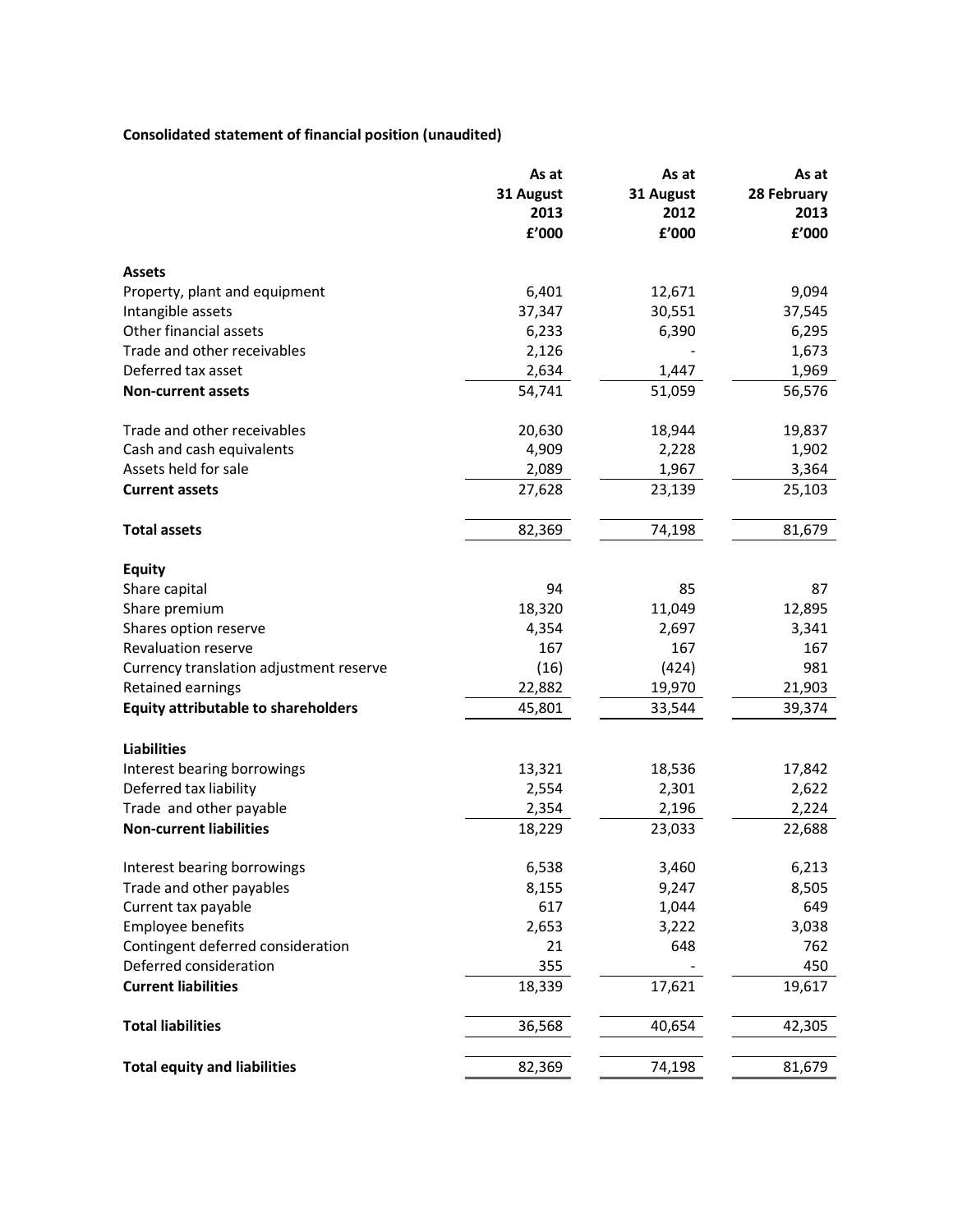# **Consolidated statement of cashflows (unaudited)**

|                                                                  | 6 months ended | 6 months ended |
|------------------------------------------------------------------|----------------|----------------|
|                                                                  | 31 August 2013 | 31 August 2012 |
|                                                                  | £'000          | f'000          |
| <b>Cashflows from operating activities</b>                       |                |                |
| Profit for the period                                            | 2,424          | 2,808          |
| Net finance costs                                                | 592            | 702            |
| Share of profit of associate                                     | (90)           | (95)           |
| Depreciation                                                     | 343            | 367            |
| Amortisation of intangible assets                                | 1,638          | 1,006          |
| Gain on sale of property, plant and equipment                    | (550)          | (535)          |
| Equity settled share-based payment transactions                  | 340            | 243            |
| Grant income                                                     | (680)          | (1,589)        |
| Tax expenses                                                     | 531            | 659            |
|                                                                  | 4,548          | 3,566          |
| Changes in:                                                      |                |                |
| Trade and other receivables                                      | (1, 172)       | (3,524)        |
| Trade and other payables                                         | 224            | 2,181          |
| Taxes                                                            | (402)          | (135)          |
| Net cash from operating activities                               | 3,198          | 2,088          |
| Cash flows from investing activities                             |                |                |
| Interest received                                                | 1              | 1              |
| Acquisition of property, plant and equipment                     | (1,031)        | (841)          |
| Disposal of property, plant and equipment                        | 5,235          | 2,849          |
| Acquisition of intangible assets                                 | (2, 298)       | (1,920)        |
| Dividend received from associate                                 |                | 776            |
| Payment of deferred consideration                                | (435)          | (233)          |
| Net cash generated/(used) in investing activities                | 1,472          | 632            |
| Cash flows from financing activities                             |                |                |
| Proceeds from issue of share capital                             | 4,778          | 471            |
| Receipt of new long term loan                                    |                | 3,397          |
| Repayment of borrowings                                          | (5,994)        | (2,783)        |
| Payment of finance lease liabilities                             | (189)          | (153)          |
| Interest paid                                                    | (393)          | (328)          |
| Dividends paid                                                   | (1,602)        | (1,349)        |
| Net cash from financing activities                               | (3,400)        | (745)          |
| Net increase/(decrease) in cash and cash equivalents             | 1,270          | 1,975          |
| Cash and cash equivalents at 1 March 2013                        | (322)          | (235)          |
| Effects of exchange rate changes on cash and cash<br>equivalents | (250)          | (398)          |
| <b>Cash and cash equivalents</b>                                 |                |                |
| at 31 August 2013                                                | 698            | 1,342          |